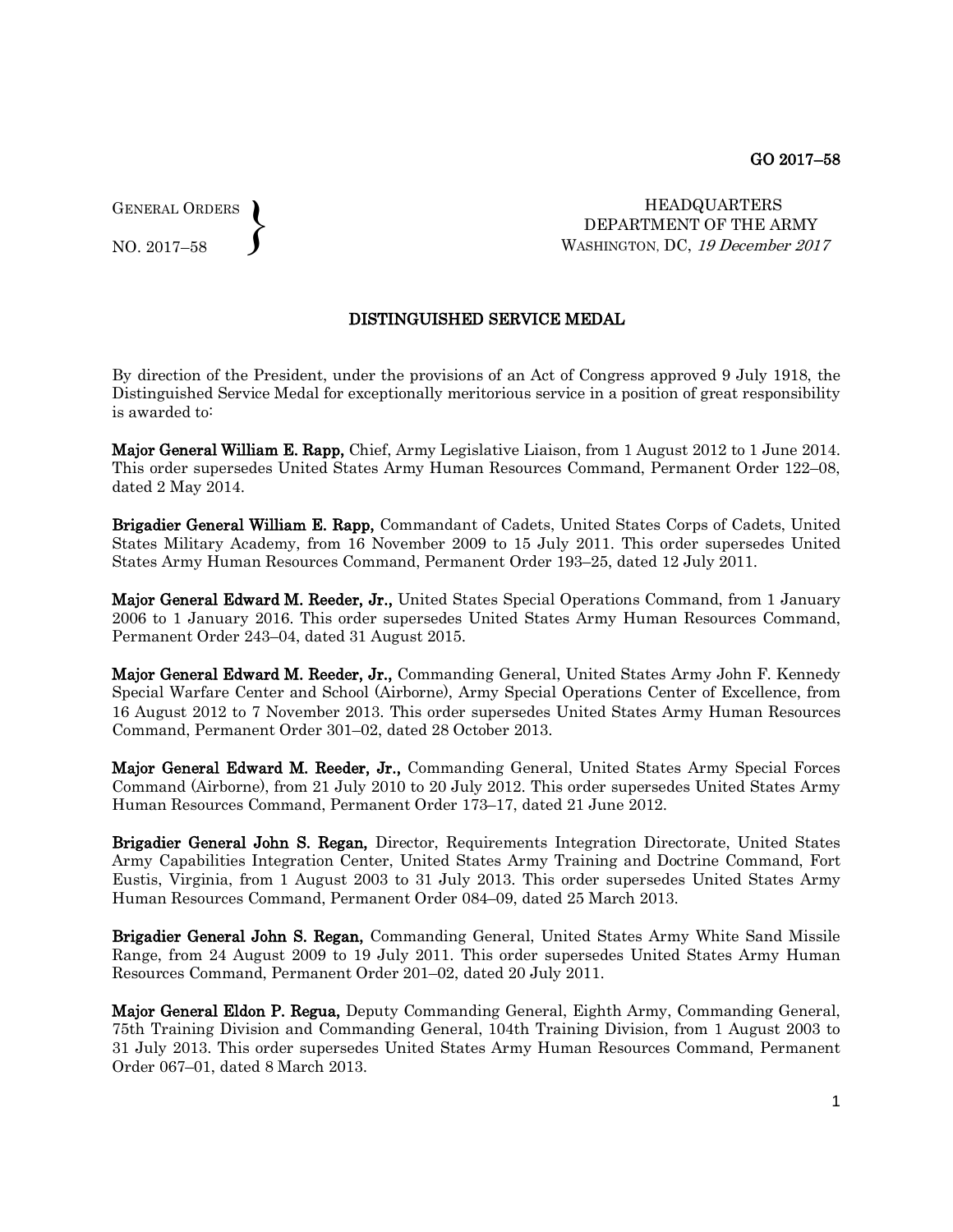## GO 2017–58

Major General Eldon P. Regua, Commander, 75th Division (Battle Command Training Division), from 10 August 2008 to 7 August 2011. This order supersedes United States Army Human Resources Command, Permanent Order 160–08, dated 9 June 2011.

Major General Michael S. Repass, Commanding General, Special Operations Command Europe, from 2 October 2003 to 1 October 2013. This order supersedes United States Army Human Resources Command, Permanent Order 177–06, dated 26 June 2013.

Major General Michael S. Repass, Commanding General, United States Army Special Forces Command, from 17 June 2008 to 24 June 2010. This order supersedes United States Army Human Resources Command, Permanent Order 161–18, dated 10 June 2010.

Major General Robert M. Radin, Assistant Deputy Chief of Staff, G–4, Headquarters, Department of the Army, from 1 October 2001 to 30 September 2011. This order supersedes United States Army Human Resources Command, Permanent Order 154–02, dated 3 June 2011.

Major General James W. Rafferty, Director of Reserve Forces, North American Aerospace Defense Command and United States Northern Command, from 1 July 2001 to 1 July 2011. This order supersedes United States Army Human Resources Command, Permanent Order 140–11, dated 20 May 2011.

Major General Raymond F. Rees, Adjutant General, Oregon Army National Guard, from 31 July 2003 to 31 July 2013. This order supersedes United States Army Human Resources Command, Permanent Order 191–04, dated 10 July 2013.

Major General Thomas J. Richardson, Commanding General, Military Surface Deployment and Distribution Command, Scott Air Force Base, Illinois, from 1 July 2004 to 20 June 2014. This order supersedes United States Army Human Resources Command, Permanent Order 115–12, dated 25 April 2014.

Major General Don T. Riley, Senior Theater Engineer, United States Army Central Coordination and Support Element, United States Army Corps of Engineers, from 2 September 2000 to 1 September 2010. This order supersedes United States Army Human Resources Command, Permanent Order 141– 18, dated 21 May 2010.

Brigadier General Joe E. Ramirez Jr., Deputy Director, Plans, Policy and Strategy, Headquarters, United States European Command, from 1 January 2000 to 31 December 2010. This order supersedes United States Army Human Resources Command, Permanent Order 253–05, dated 10 September 2010.

Brigadier General Curt A. Rauhat, Director for Resource Management, G–8, United States Army Installation Management Command (IMCOM), Joint Base San Antonio, Fort Sam Houston, Texas, from 1 September 2005 to 1 October 2014. This order supersedes United States Army Human Resources Command, Permanent Order 188–14, dated 7 July 2014

Colonel Christopher E. Queen, Executive Officer to the Commanding General, United States Army Training and Doctrine Command, from 1 September 2003 to 31 August 2013. This order supersedes United States Army Human Resources Command, Permanent Order 084–12, dated 25 March 2013.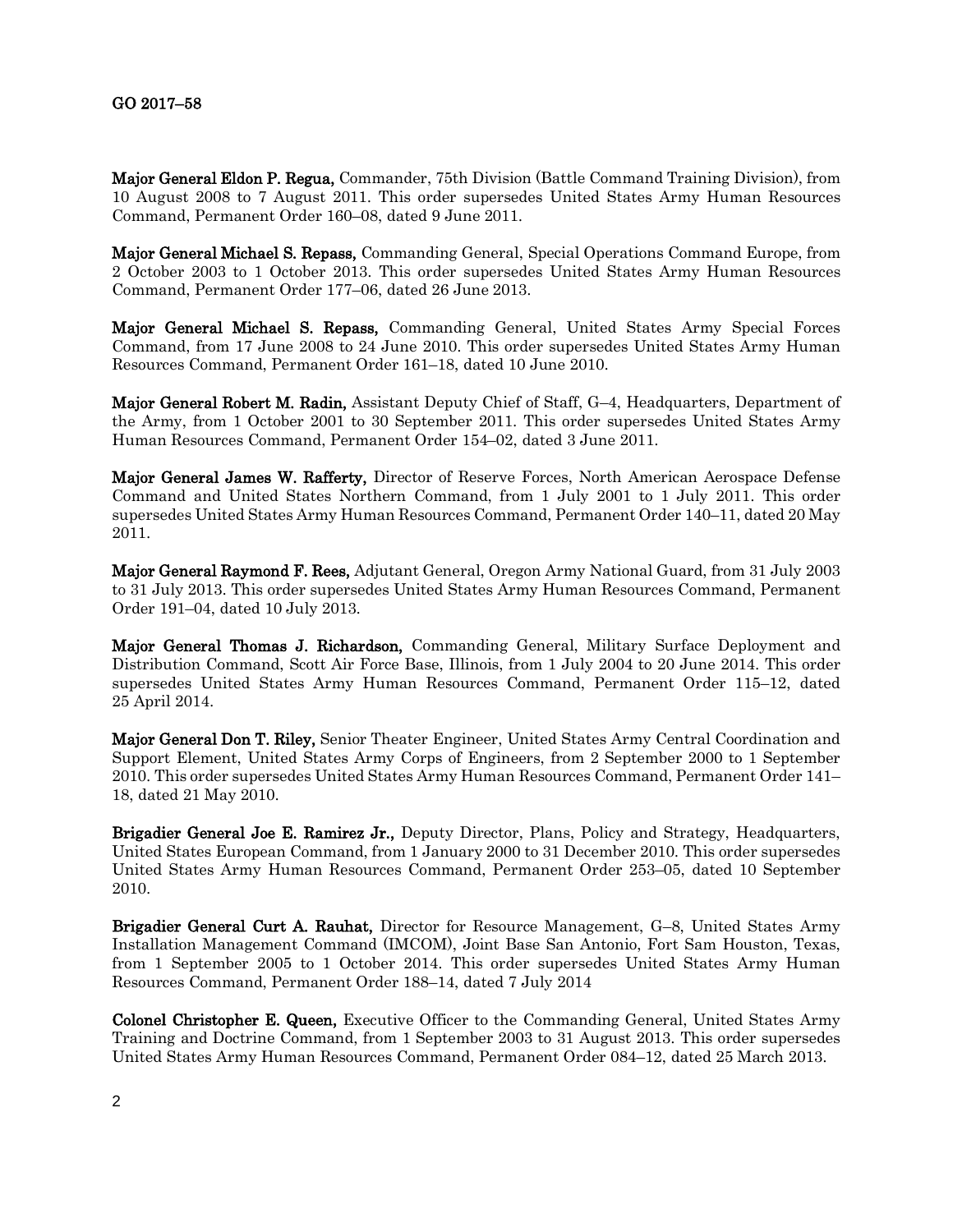Colonel John D. Read, Command Chaplain, United States Army Medical Command, from 30 September 2006 to 30 September 2016. This order supersedes United States Army Human Resources Command, Permanent Order 179–08, dated 27 June 2016.

Colonel Karl E. Reinhard, Executive Officer to the Director, Joint Improvised Explosive Device Defeat Organization (JIEDDO), from 24 June 2008 to 30 September 2010. This order supersedes United States Army Human Resources Command, Permanent Order 133–07, dated 13 May 2010.

Colonel Eugene K. Ressler, Professor and Head, Department of Electrical Engineering and Computer Science, United States Military Academy, from 28 February 2005 to 31 January 2015. This order supersedes United States Army Human Resources Command, Permanent Order 232–14, dated 20 August 2014.

Colonel Stephen J. Ressler, Professor and Head, Department of Civil and Mechanical Engineering, United States Military Academy, from 1 October 2003 to 30 September 2013. This order supersedes United States Army Human Resources Command, Permanent Order 084–05, dated 25 March 2013.

Colonel Shelley A. Richardson, President, United States Army Logistics University, United States Army Combined Arms Support Command (CASCOM), Fort Lee, Virginia, from 1 June 2000 to 31 May 2010. This order supersedes United States Army Human Resources Command, Permanent Order 057– 10, dated 26 February 2010.

Colonel Stephen J. Richmond, Commander, 10th Army Air and Missile Defense Command, from 1 December 2003 to 30 November 2013. This order supersedes United States Army Human Resources Command, Permanent Order 086–03, dated 27 March 2013.

Colonel Kenneth H. Riddle, Director, Comprehensive Soldier and Family Fitness, Army Resiliency Directorate, Headquarters Department of the Army, Deputy Chief of Staff, G–1, from 15 January 2005 to 15 January 2015. This order supersedes United States Army Human Resources Command, Permanent Order 363–03, dated 29 December 2014.

Chief Warrant Officer Five Donald T. Rees, United States Army Special Operations Command, from 1 April 2004 to 31 March 2014. This order supersedes United States Army Human Resources Command, Permanent Order 214–01, dated 2 August 2011.

Command Sergeant Major Hu B. Rhodes, Jr., Command Sergeant Major, United States Army North (Fifth Army), Fort Sam Houston, and Camp Bullis, from 30 June 2005 to 1 July 2015. This order supersedes United States Army Human Resources Command, Permanent Order 089–15, dated 30 March 2015.

Command Sergeant Major Earl L. Rice, Command Sergeant Major, United States Army Installation Management Command, from 1 April 2004 to 30 April 2014. This order supersedes United States Army Human Resources Command, Permanent Order 311–11, dated 7 November 2013.

[AHRC–PDP–A]